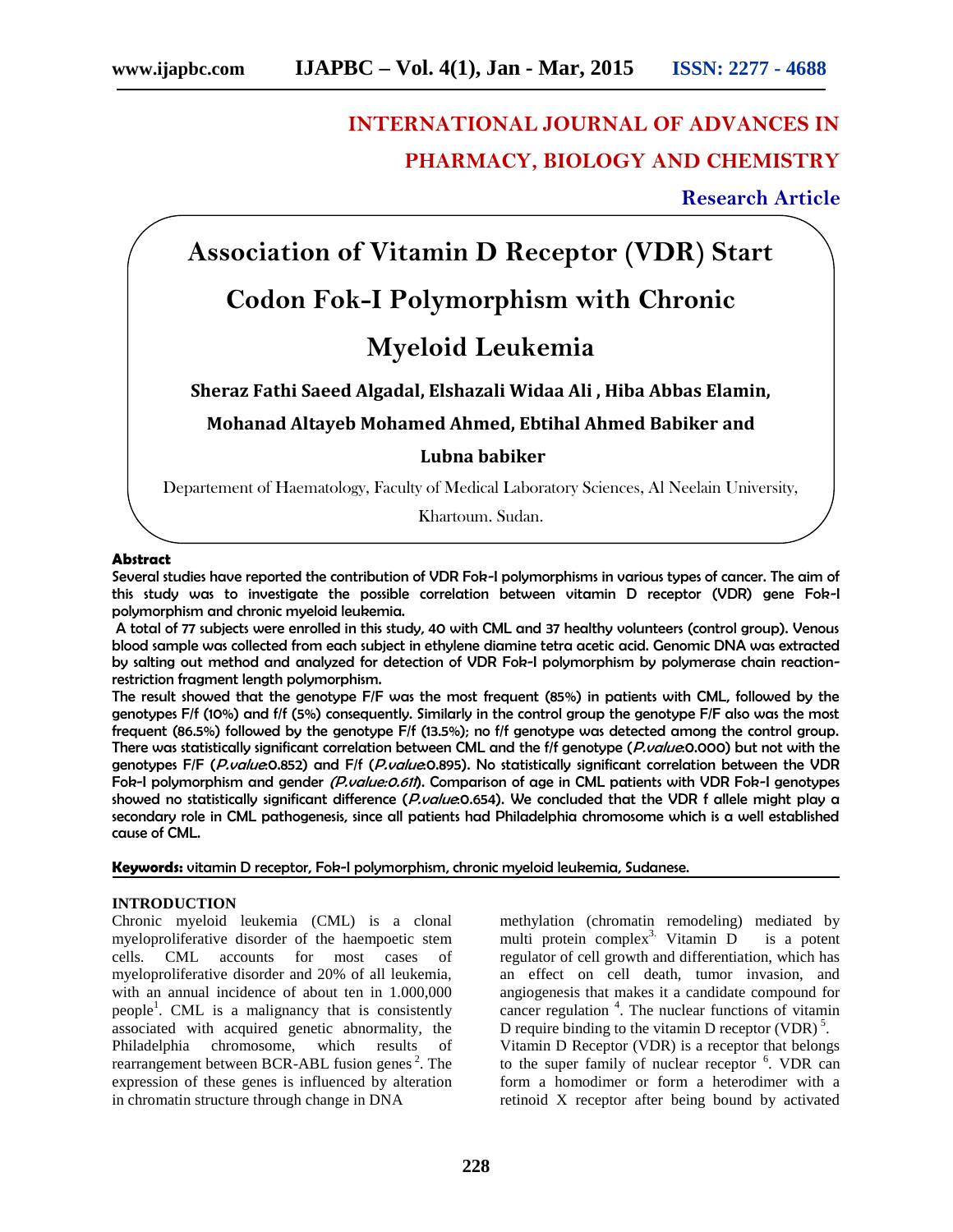vitamin D, those dimers can then bind to vitamin D response elements (VDREs) in the promoters of target genes, eventually leading to target gene transcription<sup>7,8</sup>. The gene encoding for VDR is mapped to chromosome  $12$ cen-q $12^{9, 10}$ 

Several single nucleotide polymorphisms (SNPs) has been identified in VDR sequence gene, one of them Fok-I which represents an independent polymorphism site<sup>11</sup>. It is located in VDR start codon, affecting the structure and function of encoded protein. VDR polymorphism Fok-I define the presence of T>C transition polymorphism (ATG-ACG) in exon 2 of the VDR gene <sup>12</sup>. Fok-I produce two different alleles designated as (F and f) distinguished basis on the presence or absence of Fok -I restriction site <sup>13</sup>.

The allelic variation of this polymorphism code for structurally different receptor protein with different length, long form (f allele, T) and short form (F allele, C) due to translation initiation site  $^{12}$ .

The presence of VDR in a variety of cell lines, beside the increased evidence of VDR involvement in cell differentiation, inhibition of cellular proliferation and angiogenesis in many tumor types, suggest that vitamin D plays a role in cancer  $14, 15$ . .

The effect of vitamin D on the treatment of cancer was first identified in myeloid leukemic cells <sup>16</sup>.

It has been postulated that, VDR gene Fok-I polymorphism represents a strong positional candidate susceptibility gene for different diseases like Prostate cancer, Uolithiasis, inflammatory bowel disease and Osteoporosis<sup>17</sup>.

The pleitropic affect of Vitamin D, VDR and their involvement in normal and malignant cells suggests that the VDR polymorphism may have a role in CML pathogenesis.

The aim of this study was to investigate the association between the VDR Fok-I polymorphism and CML among Ph positive Sudanese patients.

#### **MATERIALS AND METHODS**

#### **Patients and samples**

This is a case control study conducted at radiation and isotopes center of Khartoum (RICK), Khartoum, Sudan, in the period from February to May 2014.

A total of 40 Sudanese patients with Ph positive CML were enrolled in this study and 37 healthy volunteers were also recruited to participate in this study as a control group.

Three milliliter (ml) of venous blood was collected from all the subjects in ethylene diamine tetra acetic acid (EDTA).

#### **Molecular analysis**

Genomic DNA was extracted from EDTA blood sample by salting out method. VDR Fok-I polymorphism start codon exon 2 genotype was

determined by polymerase chain reaction (PCR- TECHNE, TC412, UK) and restriction fragment length polymorphism (RFLP). Two micro liter (μl) of DNA was amplified in a total volume of 25 μL containing 1μl of each of the forward primer (5'AGCTGGCCCTGGCACTGACTCTGCTCT -3') reverse primer:  $(5'-$ ATGGAAACACCTTGCTTCTTCTCCCTC -3'), 5 μl master mix (Maxime PCR pre mix kit (I-TAQ), INTRON, KOREA) and 16 μl sterile distilled water.

Thermo cycling conditions for Fok-I allele included initial denaturation at  $94^{\circ}$ C for 5 mints; then, 35 cycles each consisting of:  $94^{\circ}$ C for 30 second,  $61^{\circ}$ C for 30 second and  $72^{\circ}$ C for 1 minutes; final extension at  $72^{\circ}$ C for 7 minutes.

The PCR product of the 265 bp band was digested with 1.0 unit of Fok-I restriction enzyme (BIOLABS, NEW ENGLAND). The digested reaction mixture was then loaded into 3% agarose gel containing ethidium bromide and the fragments sizes were determined using 50 bp DNA ladder (SOLIS BIODYNE, ESTONIA) and identified under UV transilluminator on documentation system (SYNGENE, JAPAN)

Digestion of the amplified 265 bp PCR product gave two fragments of 169 bp and 96 bp respectively, if the product was excisable. Depending on the digestion pattern, individuals expressed (f/f) when homozygous for the presence of the Fok-I site**,** (F/F) when homozygous for the absence of the Fok-I site, or (F/f) in case of heterozygosity.

#### **Statistical analysis**

Data of this study was collected by structured interview questionnaire and analyzed using statistical package for social sciences (SPSS). Frequency of VDR Fok-I polymorphism and other qualitative variables were determined; age of the patients was compared by independent 2-sample test; correlation between the VDR Fok-I polymorphism and gender was tested by Chi-square test. The Hardy–Weinberg equilibrium was tested by a goodness-of-fit X2 test to compare the observed genotypic frequencies in normal individuals to the expected genotypic frequencies calculated from the observed allelic frequencies.

#### **Ethical considerations**

This study was approved by RICK and faculty of medical laboratory sciences, Al Neelain University, and informed consent was obtained from each patient before sample collection.

#### **RESULTS**

A total of 40 Sudanese patients diagnosed with ph' positive CML at RICK were enrolled in this study;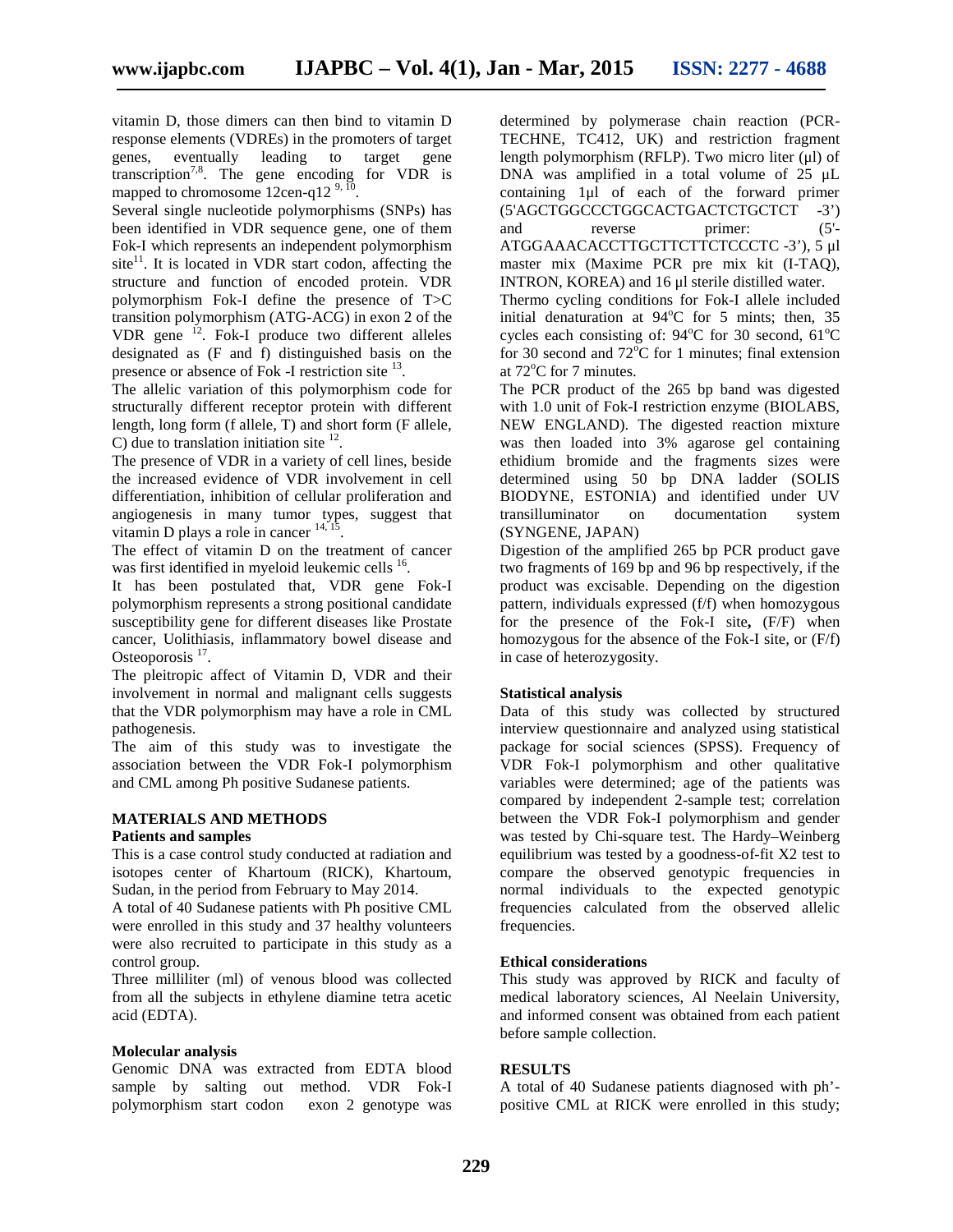their ages ranged between 8-75 years (Mean ±SD: 41.4 $\pm$ 1.5); 27(67.5%) of them were males and 13(32.5%) were females. Further 37 healthy individuals were included as a control group, 30(81.1%) were males and 7(18.9%) were females.

Genotyping of VDR Fok-I alleles was performed by PCR-RFLP.

In patients the genotype F/F was the most frequent, followed by F/f and f/f genotypes consequently; similarly in the control group F/F genotype was the most frequent, followed by F/f, but f/f genotype was not detected among the control group. There was statistically significant correlation between CML and the VDR start codon f/f genotype but not with the genotypes F/F and F/f (Table 1).

In CML patients, there was no statistically significant correlation between the VDR Fok-I polymorphism and gender (Table 2).

Comparison of age in CML patients with VDR Fok-I genotypes showed no statistically significant difference (Table 3).

The allelic frequency of the F allele (0.90) in the patients and (0.93) in control group, while the frequency of f allele was (0.10) in the patients and (0.07) in control group.

No significant deviation from the Hardy–Weinberg equilibrium was observed in patients with CML (X2= 0.237, df=1, P=0.626) and control group  $(X2= 0.420, ...)$ df=2,  $P=0.8$ ).

## **DISCUSSION**

Many researches have suggested the effect of VDR gene polymorphisms in the development of several types of carcinoma<sup>18, 19, 20</sup>.

This study is a case- control study conducted to examine the association of VDR polymorphism Fok-I with CML.

Our results showed that F/F genotype was the most common among patients with CML followed by F/f and f/f consequently. In control group F/F was the most common genotype, followed by F/f, while no f/f genotype was detected. This was inconsistent with Alessandra *et al* who found that F/f genotype was the most common in patients with lumbar spine pathologies and control followed by F/F and f/f 21. Our findings also disagreed with Lei li *et al* who reported F/f genotype was the most common followed by f/f and  $F/F$  in Chinese patient with pancreatic cancer<sup>22</sup>.

There was statistically significant correlation between CML and the VDR start codon f/f genotype but not with the genotypes F/F and F/f. This findings was consistent with the finding of a study conducted on patients with meningioma which reported that, VDR Fok-I f/f genotype was significantly increased in patients compared to controls [23**]**. Our results also

agreed with study conducted within US population, in which the f/f carriers showed a statistically significant increase in relative risk of breast cancer compared with women with the F/F genotype<sup>24</sup>. Similar to our result, a study in Tunisia population found the Fok-I f allele to be associated with an increased risk of T-cell lymphoma <sup>25</sup> **.** Our findings was also supported by Jie Wang *et al* who reported that f/f genotype is statistically significant as a risk factor of breast  $cancer^{26}$ 

In contrast, our findings disagreed with study concerning the association of VDR polymorphism with chronic lymphocytic leukemia patients and showed no significant difference in allelic distribution between CLL patient and healthy control population<sup>3</sup>. Also disagreed with another study done on Indian population with epithelial ovarian cancer and concluded that the low blood levels of vitamin D and VDR receptor polymorphism Fok-I is not considered to be a risk factor for the development of ovarian cancer<sup>27</sup>. Furthermore, Oakley Girvan *et al* reported that the FF genotype associated with increased prostate cancer risk among young African-  $A$ mericans<sup>28</sup>.

These variations could be related to the differences in the types of cancers studied, as none of them was conducted on CML patients.

In this study no statistically significant difference was found in mean age in patients with VDR Fok-I genotypes. There was also no statistically significant correlation between the VDR receptor Fok-I polymorphism genotypes and gender, this disagrees with the finding of Kaabachi *et al* who reported significant association with Fok-I polymorphism when stratified patients according to gender and  $age^{29}$ . In the present study, F allele frequency was 0.90 in CML patients, and 0.93 in control group while, the frequency of the f allele was 0.10 in the patients and 0.07 in control group; no deviation from Hardy- Weinberg equilibrium was observed in all patients and control groups. Mohapatra et al finding was inconsistent with ours as he reported a significant difference in the distribution of VDR genotypes in Indian patient with ovarian cancer<sup>27</sup>.

This variation in results might be due to the different type of cancer studied and ethnic variation.

#### **CONCLUSION**

There was statistically significant correlation between CML and the f/f genotype (P.value:0.000), this suggests that the VDR f allele might play a secondary role in CML pathogenesis, since all patients had Philadelphia chromosome which is a well established cause of CML.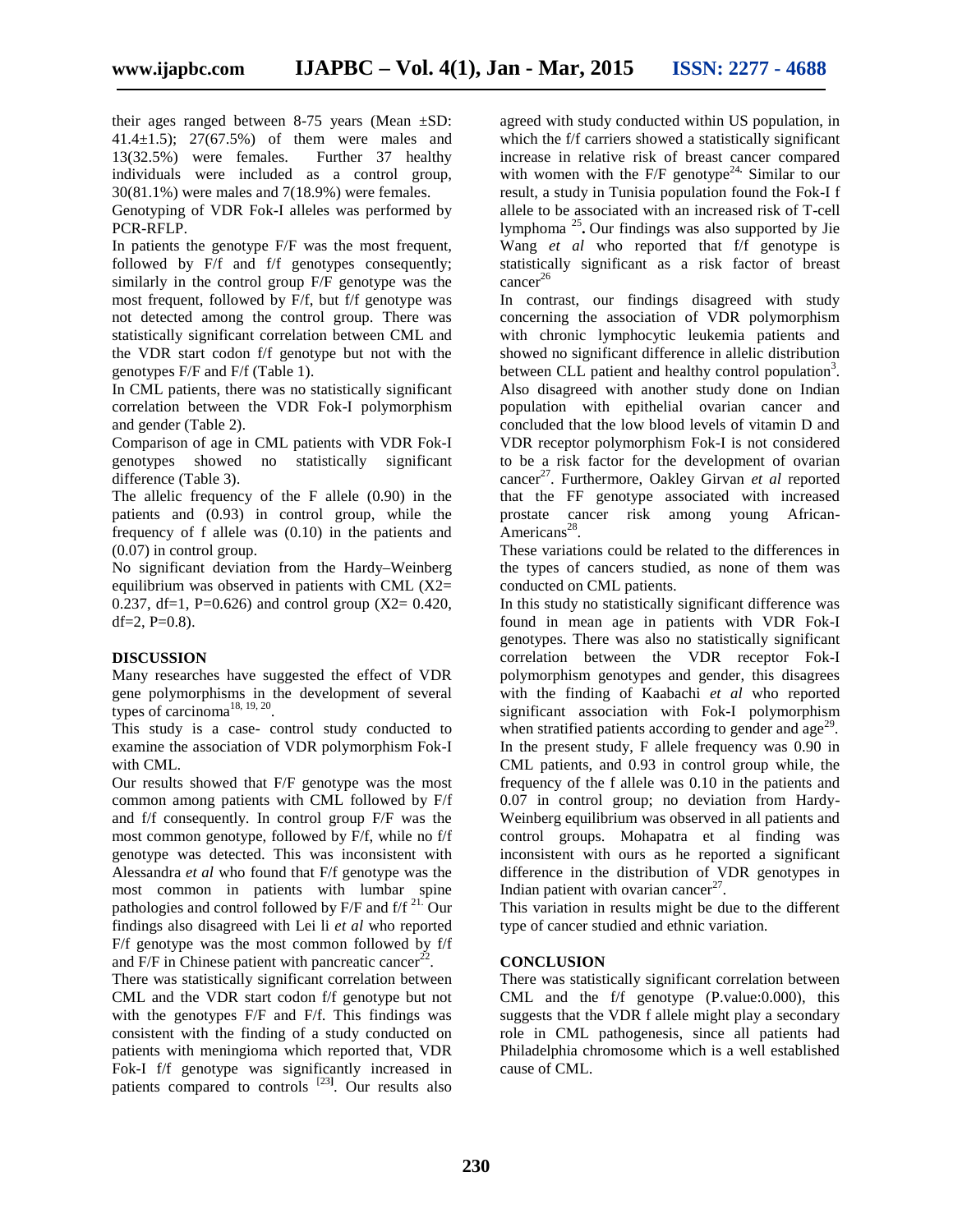| Correlation between VDR Fok-I polymorphism and CML |       |                |                |         |  |  |
|----------------------------------------------------|-------|----------------|----------------|---------|--|--|
|                                                    | Group | <b>Patient</b> | <b>Control</b> |         |  |  |
|                                                    |       | N(%)           | N(%)           | P.value |  |  |
| Genotype                                           |       |                |                |         |  |  |
| F/F                                                |       | 34(85%)        | 32(86.5)       | 0.852   |  |  |
| F/f                                                |       | $4(10\%)$      | 5(13.5)        | 0.895   |  |  |
| f/f                                                |       | 2(5%)          | $0(0\%)$       | 0.000   |  |  |

**Table 1**

**Table 2 Correlation between VDR Fok-I polymorphism and gender**

| Genotype | <b>Male</b> | Female | P.value |
|----------|-------------|--------|---------|
| F/F      | 24          | 10     |         |
| F/f      |             |        | 0.611   |
| f/f      |             |        |         |

**Table 3 Comparison of age in patients with VDR Fok-I genotypes**

| Genotype | Age      | P.value   |       |
|----------|----------|-----------|-------|
|          | Mean     | <b>SD</b> |       |
| F/F      | 34(41.2) | 15.5      |       |
| F/f      | 4(48.2)  | 28.4      | 0.654 |
| F/f      | 2(49)    | 32.5      |       |

## **REFERENCES**

- 1. Warmuth M, Danhauser-Riedl S, Hallek M. Molecular pathogenesis of CML implication for new therapeutic . Ann Hematol, 1999;78(2):49-64.
- 2. Lugo TG, Pendergast AM, Muller AJ, Witte ON. Tyrosine kinas activity and transformation potency of bcr-abl oncogene products. J. Science,1990; 247(4946): 1079– 1082.
- 3. Kua F, Kaupusinki M, Cole sinclain M. Vitamin D receptor polymorphism in chronic lymphocytic leukaemia patient (Abstract); blood (ASH annual meeting Abstracts), 2007; 110 (11): 246B-246B.
- 4. Vuolo L, Di Somma C, Faggiano A, Colao A.Vitamin D and cancer. J. Frontiers in Endocrinology, 2012; 3(58):1-13.
- 5. Norman AW. From vitamin D to hormone D: fundamentals of the vitamin D endocrine system essential for good health. J. American Journal of Clinical Nutrition,2008; 88(2):491S-499S.
- 6. Marcu R, Agents affecting calcification and bone turn over. In: Hardman JG, Limbird LE, Gliman AG, editor, Goodman and Gilman's .The pharmacological Basis of Therapeutic  $(10<sup>th</sup>$  ed) McGraw-Hill Medical Publishing Division (NewYork); 2001, PP . 1725-32.
- 7. Kim M, Mirandola L , Pandey A, Nguyen D.D, Jenkins M.R, Turcel M.et al. Application of vitamin D and derivatives in hematological malignancies. J. *Cancer Lett.,*2012;319(1):8–22.
- 8. Bogunia-Kubik K, Middleton P, Norden J, Dickinson A, Lange A. Association of vitamin D receptor polymorphisms with the outcome of allogeneic haematopoietic stem cell transplantation. Int. J. Immuno genet*,*2008; *35(3)*: 207–213.
- 9. Gross C, Eccleshall TR, Malloy PJ, Villa ML, Marcus R, Feldman D. The presence of a polymorphism at the translation ignition site of the vitamin D receptor gene is associated with low mineral density in postmenopausal